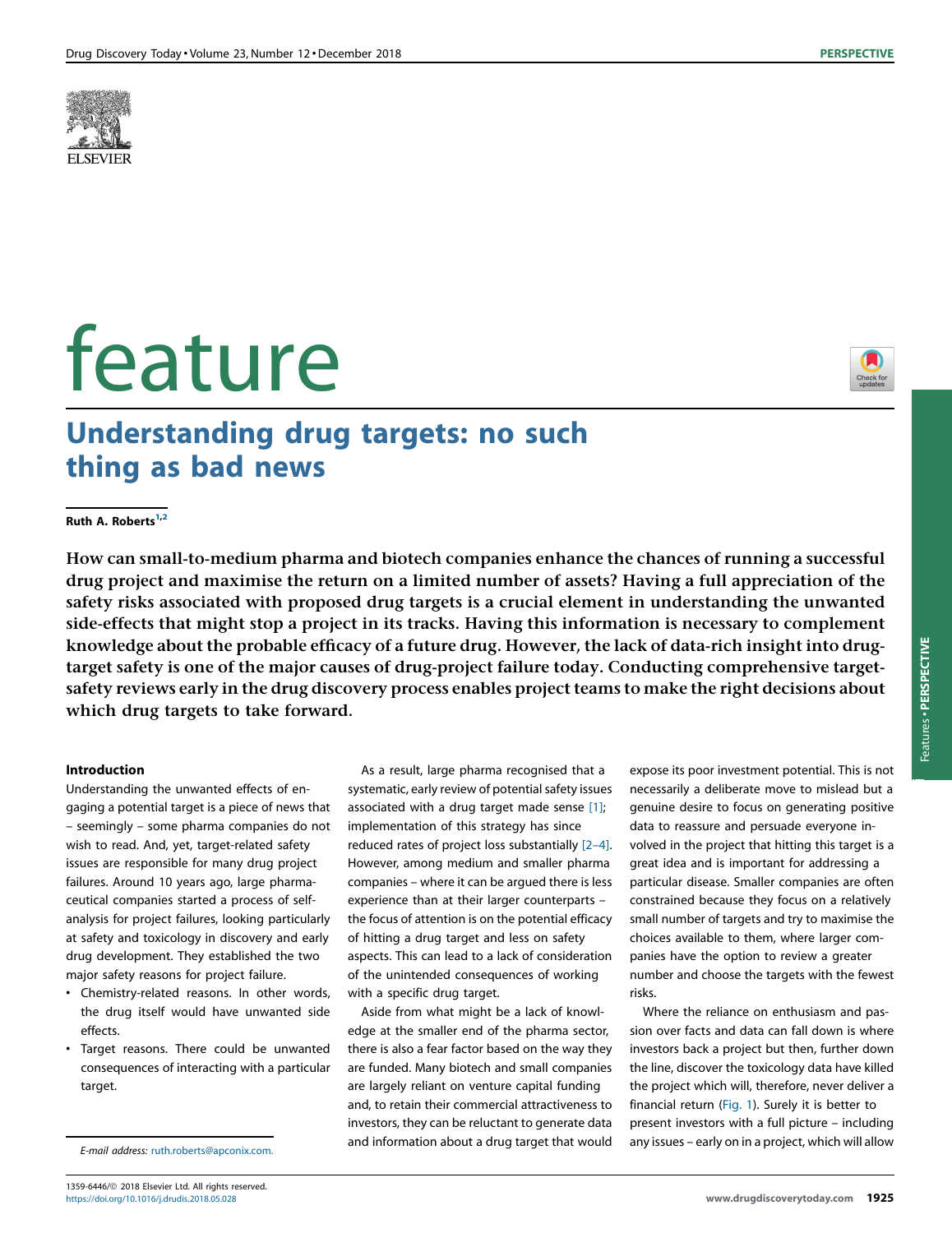<span id="page-1-0"></span>

### FIGURE 1

A schematic depicting drug project value. A drug project increases in value as it progresses through candidate selection towards first-time-in-man (FTIM) and towards proof-of-concept (POC) in the clinic. Inflection points reflect key decision points where positive data cause a step up in value. The orange line depicts a project where careful re-risking drives a more rapid increase in value compared with a project where risks are not adequately evaluated (red line). The emergence of unexpected, unfavourable data can cause project failure owing to toxicological risks that could have been identified and mitigated earlier in discovery and development.



# FIGURE 2

The role of target safety assessments in drug discovery and development. How well do we understand the role of the intended drug target in normal physiology and the toxicological consequences of its modulation? Expert assessment and interpretation literature and available databases is invaluable in identifying and mitigating target-related risk.

all concerned to continue moving forward, either with a different drug target or with full knowledge of the risks involved. Of course, this is preferable to reaching the point where you are ready to dose the first human volunteers – which is governed by various regulatory guidelines – and the toxicology package delivers bad news. By that point, it is too late to change direction. However, acting earlier in the project by taking a closer look at a target means you have more chance to mitigate the risks, perhaps by assessing whether the toxicity identified in animal studies is relevant to humans.

Some companies will treat the toxicology element of drug development as a box-ticking exercise to complete before initiating clinical trials. However, they should understand that early assessment of risks provides a cost-effective way of identifying whether what they have got is really a good idea or not. That is why, in assessing a potential drug target, there really is no such thing as bad news: the information you

gain before investing seriously in a target helps companies to prioritise and conclude whether a particular target is a good idea and, if not, move their resources elsewhere (Fig. 2). It is far better to know this upfront than to go forward into toxicology studies with issues that will affect the long-term viability of the project.

## Target safety assessments: addressing drug target issues early in drug discovery

For almost all drug projects it is normal to come forward with a well-characterised view of the function of individual protein molecules and the efficacy of the drug target. However, what you rarely see is a characterisation of the risks associated with the specific drug target. Drug discovery has a tendency to concentrate on the disease biology and pursue a target without stopping to think of the unintended consequences. What is the approach and the output of a target safety assessment [\(Table](#page-2-0) 1)?

#### Assessing risk

Undertaking a target safety assessment early in the process allows you to create a table of risks and an understanding of how likely it is that each risk will occur, what the probable impact of the risk is and to devise an integrated risk assessment plan.

#### Summarising the target biology

The background information you need to collate and summarise includes the target biology, listing alternative names, paralogs and homology in common preclinical species compared to humans. You also need the distribution and expression information in humans and preclinical species where possible; this means identifying which tissues contain the target and how prevalent they are in humans and other species so you can extrapolate between the two. This is important in understanding the relevance of preclinical safety species choices, as well as in the likelihood of translation of preclinical observations to the clinic.

# Effects of loss- or gain-of-function within human and mouse phenotypes

Looking at human and transgenic mouse phenotypes is about understanding what effect the target has on the tissue of interest. For example, what would happen by inhibiting target X? This involves reviewing transgenic mouse phenotypes to see what effects modifying the target has on model species and also the human genetic database for known mutations or familiar lines where a gene is mutated. Overall, this helps to understand what effect inhibiting a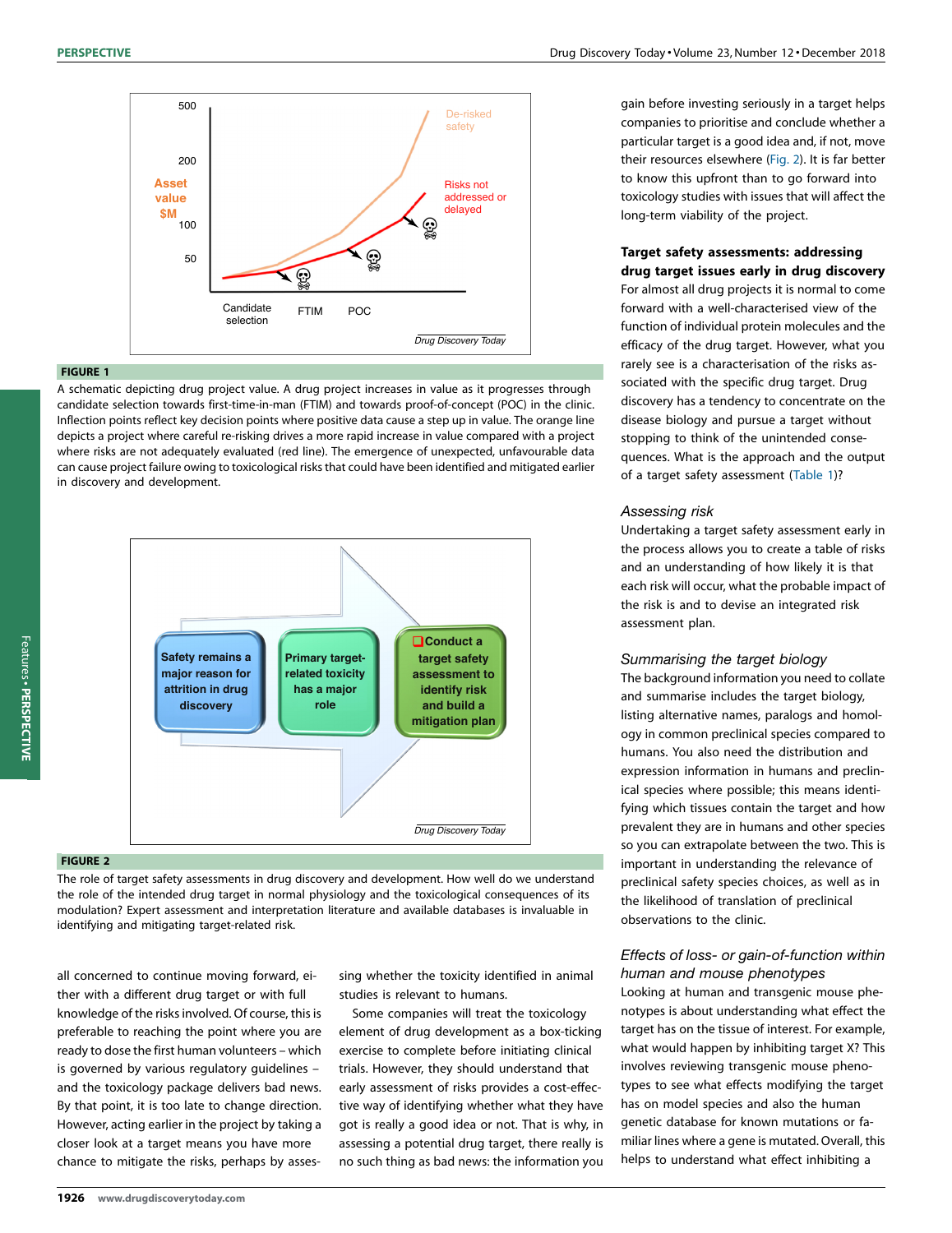#### <span id="page-2-0"></span>TABLE 1

| Typical content of a target safety assessment |                                                                                                                                                                                 |   |
|-----------------------------------------------|---------------------------------------------------------------------------------------------------------------------------------------------------------------------------------|---|
|                                               | <b>Executive summary</b>                                                                                                                                                        | ☑ |
| $\mathcal{P}$                                 | <b>Background</b> (aim, nomenclature, homology, distribution and expression, summary of<br>target biology, human mutation phenotype, transgenic mouse phenotype)                | ⊽ |
| 3                                             | <b>Potential safety risks</b> (including nervous, respiratory, cardiovascular, reproductive, liver,<br>immune and gastrointestinal systems plus others relevant for the target) | ⊽ |
| 4                                             | Competitor compounds <sup>a</sup>                                                                                                                                               | ⊽ |
| 5                                             | <b>Suggested risk assessment plan</b> (in silico, in vitro, in vivo and biomarker including<br>staging)                                                                         | ☑ |
| 6                                             | <b>References</b>                                                                                                                                                               | ⋈ |

At early stages when building confidence in a target, or selecting between targets, a shorter, more-focused review might be optimal. At more advanced stages, a more-extensive examination of target risks and a potential mitigation plan might be required. Every project also has its own unique features that will need additional consideration. <sup>a</sup> From publicly available information.

target might have on humans. If the intention is to activate the target then data from in vitro and in vivo gene knock-in experiments could also be valuable. In weighing up the overall risk, it is key to take into account the strengths and limitations of these different data sources. It is a significant extrapolation from gene knockout in a transgenic mouse to partial or transient inhibition of a target in humans.

Identifying safety risks by organ system

A target safety assessment also tests the potential safety risks by organ system including bone, cardiovascular, endocrine, gastrointestinal, haematopoietic, immune, kidney, liver, muscle, nervous, reproductive, respiratory, skin and special senses.

#### Competitor compound information

Reviewing competitor compound information reveals whether any previous drug used to inhibit the target or a related pathway resulted in toxicity. This gives you important insight into what might happen in animals or in people with your chosen target – useful information to have while the project still has choices and has not invested too much money. The availability and value of preclinical and clinical data can vary considerably – if a compound has stopped before registration it can be hard to find data. However, if a drug is registered then extensive preclinical and clinical data could be readily available.

# Other considerations such as modality and target patient population

Knowledge of the intended modality (such as small molecules, antibodies or oligonucleotides) can influence risk. For example, an antibody approach could be used for a target present at the cell membrane without necessarily triggering

activation or inhibition of the intracellular target. Similarly, the risk profile could support inhibiting or activating a drug target in certain diseases and patient groups but not in others.

# Target safety assessment: understanding the risk:benefit ratio

Conducting target safety assessments early in the drug discovery process means a company might conclude that it has a suitable target to start developing a drug while, equally, pinpointing relevant risks. The project can then assess whether those risks have manifested themselves in the preclinical animal studies and are real risks or not. The target safety assessment should grow with the project and become a comprehensive document. This is extremely valuable because, as the project progresses, you are trying to understand the risk:benefit ratio – what is the likely benefit to patients and are the risks acceptable to this patient population?

Having a live assessment document means you can call upon it at different stages and answer questions including: did the risk identified in the in silico research manifest itself? How severe was it? If the risk did not manifest itself, it might be downgraded in terms of what is monitored in the clinic. For example, if the target safety assessment highlighted a potential risk is bone marrow, you could take bone marrow from early efficacy or toxicology studies in animals and see whether the predictions were correct and build them into the overall target assessment. This allows the project team to have datadriven, risk:benefit assessments at all times. And, it could start to inform the clinical trial monitoring and identify exclusions for certain patient groups. This is about taking the long view, looking ahead to creating the environment for a successful clinical programme by being aware of the risks and mitigating them where possible.

# Target safety reviews: de-risking projects early

In his chapter Drug Safety and Evaluation – Methods and Protocols, Richard J. Brennan says, ``Modern approaches to drug discovery and development increasingly demand a comprehensive understanding of the biological functions of the proposed target and its relationship to the projected indications. From the perspective of the project team toxicologist, understanding target function must go beyond 'normal' biology and disease relationship and take into account possible unintended adverse consequences of target engagement by what-ever modality is chosen" [\[5\].](#page-3-0) He also states that, ``The goal of a target safety evaluation is to identify potential unintended consequences of target modulation and to propose a risk evaluation and mitigation strategy to shepherd compounds through the discovery and development pipeline, to confirm and characterize unavoidable on-target toxicities in a timely manner to assist in early program advancement decisions and to anticipate, monitor and manage potential clinical adverse events" [\[5\].](#page-3-0) In addition, the summary of a joint workshop held by the Academy of Medical Sciences and the Association of the British Pharmaceutical Industry reported, ``Robust target identification and validation is critical to ensuring that the right target is selected – and helping to 'de-risk' the R&D process . . . overall, improving the quality of targets and subsequent compounds entering clinical development, and developing robust biomarkers in parallel for 'go' or 'no go' decisions, offers efficiency gains in R&D by reducing the number of failures seen in clinical trials" [\[6\]](#page-3-0).

# Concluding remarks: taking the right risk in drug discovery and development

It is acceptable in drug discovery and development to take risks but companies need to ensure they have all the necessary information to take the right risks. Smaller and medium-sized pharma companies do not have the luxury to take the wrong risk. With resources only for one or two targets it is vital to make the right choice. Therefore, decisions should be made based on having all the information. A target assessment is a vital part of that.

Having a passionate target or project champion who is convinced that a particular drug target is the right way to go is laudable. However, it also needs a member of the project team – perhaps the one responsible for funding the project – to provide a check and balance on decisions driven by enthusiasm alone. Drug